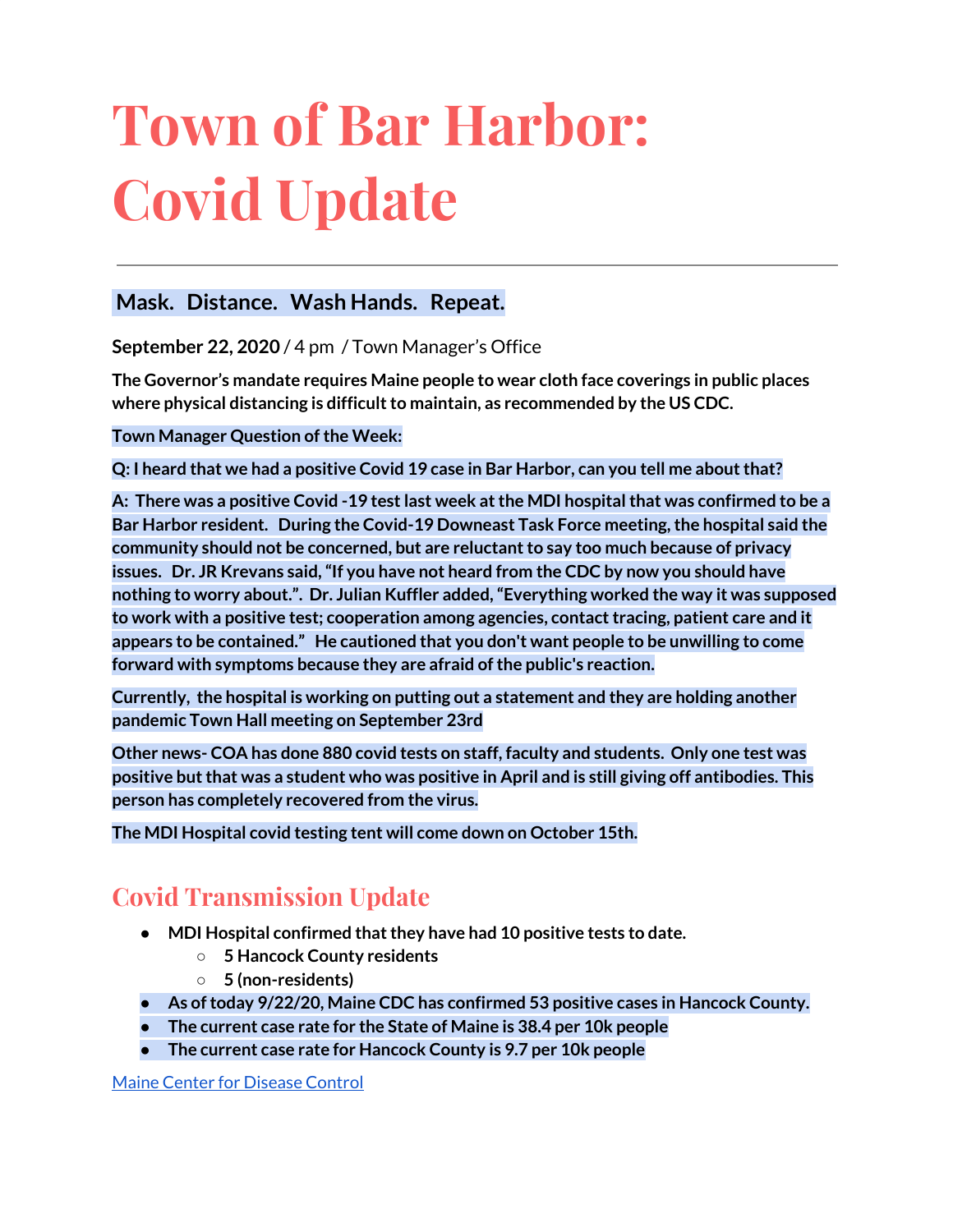## **Public Safety & Municipal News**

**● Town Council meets next on 10/6 at 5 PM ○ Can be viewed live at[townhallstreams.com](https://townhallstreams.com/) or on Spectrum Cable Channel 1303**

## **MDI Hospital**

**MDI [Hospital](https://www.mdihospital.org/) Coronavirus Call Center :** If you are having symptoms or think you may have been exposed to COVID-19, call your primary care provider. If you do not have one, reach out to our Coronavirus Call Center at 207-801-5900. Calling ahead helps our dedicated health care professionals provide the best possible care and protects those in our community who are most vulnerable. Remember: **PLEASE CALL AHEAD**

## **School Information: Conners Emerson & MDI High School**

- **● School Emails and Websites**
	- <http://www.mdirss.org/>
	- Latest email update from [Principal](https://docs.google.com/document/d/1OKDsYNtOgV0FI9xAcXwQvenOKLV0S2vBg1o5jtu5CrE/edit?usp=sharing) Haney and MDI High School 9/8 First Day of School Schedule
	- **● Latest email update from Conners [Emerson](https://docs.google.com/document/d/1v3pgkG6Q-9S3gisuUIj4etPVDwgBKl4P00JBkvZr-kk/edit?usp=sharing) School 9/22**
		- **■ [Tiger Talk Newsletter : BACK TO SCHOOL EDITION](http://track.spe.schoolmessenger.com/f/a/dVz9rulq8we8GZaVoB8UGA~~/AAAAAQA~/RgRhS3J8P0RFaHR0cHM6Ly9zaXRlcy5nb29nbGUuY29tL21kaXJzcy5vcmcvY29ubmVycy1lbWVyc29uLXNjaG9vbC9uZXdzbGV0dGVyVwdzY2hvb2xtQgoAR_w-al-CFCjyUhhiYXJoYXJib3JqZXdlbEBnbWFpbC5jb21YBAAAAAE~)**
	- **● Latest email update from [Superintendent](https://docs.google.com/document/d/1fzeCbc8gpTSKmUaDoQH1Avx5PVl-h0reFphXrT1eUNA/edit?usp=sharing) Marc Gousse 9/20 Update on voluntary stafftesting**

## **Government News & Mandates**

[Governor](https://www.maine.gov/governor/mills/) Mills: Latest Updates :

- **● PUC Announces Selections in Largest [Procurement](https://www.maine.gov/governor/mills/news/puc-announces-selections-largest-procurement-renewable-energy-maines-history-under-law-signed) of Renewable Energy in Maine's History Under Law Signed by [Governor](https://www.maine.gov/governor/mills/news/puc-announces-selections-largest-procurement-renewable-energy-maines-history-under-law-signed) Mills**
- **● Governor Mills [Announces](https://www.maine.gov/governor/mills/news/governor-mills-announces-phase-2-maine-economic-recovery-grant-program-funding-expanded-pool) Phase 2 of Maine Economic Recovery Grant Program Funding for Expanded Pool of Maine Businesses & [Non-Profits](https://www.maine.gov/governor/mills/news/governor-mills-announces-phase-2-maine-economic-recovery-grant-program-funding-expanded-pool)**
- Governor Mills Signs [Curtailment](https://www.maine.gov/governor/mills/news/governor-mills-signs-curtailment-order-maintain-budget-stability-amid-covid-19-pandemic-2020) Order to Maintain Budget Stability Amid COVID-19 [Pandemic](https://www.maine.gov/governor/mills/news/governor-mills-signs-curtailment-order-maintain-budget-stability-amid-covid-19-pandemic-2020)
- With Deadline [Approaching,](https://www.maine.gov/governor/mills/news/deadline-approaching-governor-mills-encourages-maine-small-businesses-apply-economic-recovery) Governor Mills Encourages Maine Small Businesses to Apply for [Economic](https://www.maine.gov/governor/mills/news/deadline-approaching-governor-mills-encourages-maine-small-businesses-apply-economic-recovery) Recovery Grant Program
- MPA, MSBA, MSSA & Mills [Administration](https://www.maine.gov/governor/mills/news/mpa-msba-mssa-mills-administration-statements-fall-sports-maine-2020-09-02) Statements on Fall Sports in Maine As State Monitors [Outbreaks](https://www.maine.gov/governor/mills/news/state-monitors-outbreaks-and-schools-resume-fall-governor-mills-extends-state-civil-emergency) and Schools Resume for Fall, Governor Mills Extends State of Civil [Emergency](https://www.maine.gov/governor/mills/news/state-monitors-outbreaks-and-schools-resume-fall-governor-mills-extends-state-civil-emergency)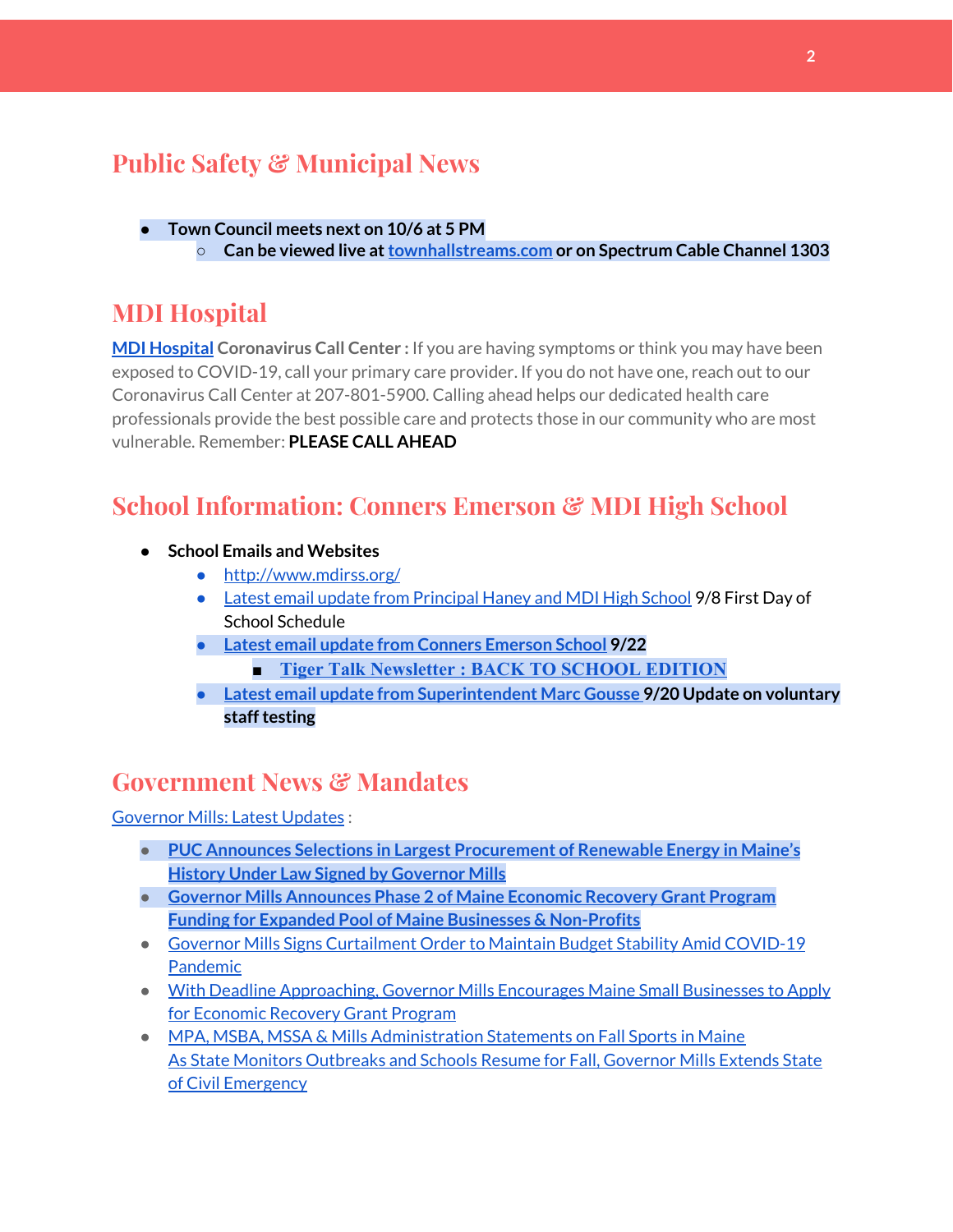**[Representative](http://www.rephubbell.com/) Brian Hubbell's latest newsletter : Scientific [assessment](http://www.rephubbell.com/2020/09/14/scientific-assessment-of-what-is-in-store-for-maine-from-climate-change/) of whatis in store for Maine from [climate](http://www.rephubbell.com/2020/09/14/scientific-assessment-of-what-is-in-store-for-maine-from-climate-change/) change 9/14/20**

#### **Other Government Resources:**

- Pandemic [Unemployment](https://www.maine.gov/unemployment/pua/) Assistance
- Maine [Tourism](https://www.mainetourism.com/maine-tourism-relief-fund/) Relief Fund : Apply for assistance beginning May 5
- The Small Business [Association](https://www.sba.gov/) Link to loan and grant forms: EIDL & PPP
- CDC [Guidelines](https://www.cdc.gov/coronavirus/2019-nCoV/index.html)
- [Maine](https://www.maine.gov/dhhs/mecdc/infectious-disease/epi/airborne/coronavirus.shtml#news) CDC

## **Bar Harbor Chamber of Commerce**

**If you have ideas that would help Bar Harbor businesses during this time, please email concepts to Chamber Director Alf Anderson: [alf@barharborinfo.com](mailto:alf@barharborinfo.com)**

<https://www.visitbarharbor.com/member-center-coronavirus-resources>

## **Community Resources**

- **● Healthy Acadia [Newsletter](https://mailchi.mp/healthyacadia.org/september_22_2020?e=e6ccd2569f) [9](https://mailchi.mp/healthyacadia.org/september_22_2020?e=e6ccd2569f)/22**
- Open Table MDI Building [Community,](https://www.opentablemdi.org/) One Meal at a Time is delivering meals twice a week, free of charge, to anyone who requests them (MDI wide).
- Jesup [Memorial](https://jesuplibrary.org/) Library **Interlibrary Loan is now active in Maine**
- Mount Desert 365 Resource [Spreadsheet](https://docs.google.com/spreadsheets/d/1okAx6HSsgXZY9CGH07Dzi6rqe7a6m4dLCPKot2Li7Ek/edit?usp=sharing) is a resource list for all of MDI
- Mount Desert Island [Community](https://www.mdicr.org/) Response is a resource list for all of MDI
- Bar [Harbor](https://www.barharborfoodpantry.org/) Food Pantry
- Help Request to MDI [Community](https://docs.google.com/forms/d/e/1FAIpQLSeZfu0tCcthHc9oL7tPomVRdniYiE7nbT_kkK9iCSRgqDhOvQ/viewform) Helpers

**Ways to Help**

- MDI [Nonprofit](https://sites.google.com/mdina.org/public/sos-mdi?authuser=0) Alliance : Share Our Stimulus : share stimulus money with local nonprofits.
- MDI [Community](https://docs.google.com/forms/d/e/1FAIpQLSe_CJUFdVvwJkmymWRqUeK8bx3m7n4uSOuUPYHqXSAyH2DBoQ/viewform?fbclid=IwAR25hjnWGhnMP0lOWMcBPRBumhtQCJGZO4hlk-T-VjNGZljL1kVX5pWrL6U) Helpers
- Island [Connections](http://islconnections.org/contact-us/)

## **Acadia National Park**

**See latest [alertfrom](https://www.nps.gov/acad/planyourvisit/conditions.htm) ANP : Current Conditions | Park Campgrounds will remain closed for the 2020 season.**

## **Land & Garden Preserve**

Land & Garden [Preserve.](https://www.gardenpreserve.org/)